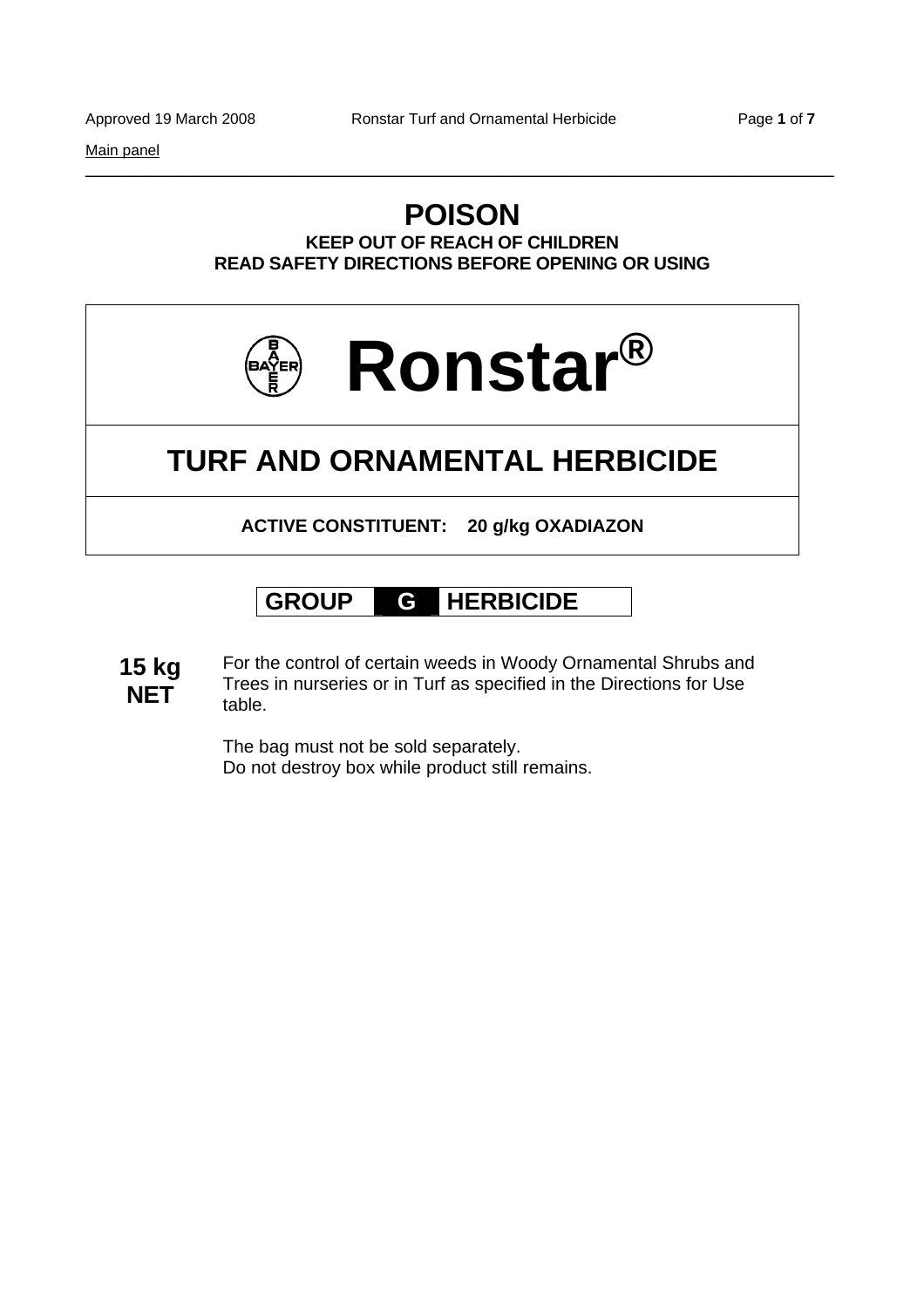Rear panel

# **RONSTAR® TURF AND ORNAMENTAL HERBICIDE**

### **DIRECTIONS FOR USE**

#### **RESTRAINTS**

DO NOT mix granules with the soil.

DO NOT apply to newly seeded turf areas.

DO NOT apply to soft, annual flowering plants, ferns or bulbs unless they are listed as tolerant species below. DO NOT use in glasshouses or poorly ventilated polyhouses.

| <b>SITUATION</b>                                                                                                                                                                                    | <b>WEEDS</b>                                                                                                    | <b>STATE</b>                      | <b>RATE</b>                                                 | <b>CRITICAL COMMENTS</b>                                                                                                                                                                                                                                                                                                                                                                                                                                                                                  |  |  |
|-----------------------------------------------------------------------------------------------------------------------------------------------------------------------------------------------------|-----------------------------------------------------------------------------------------------------------------|-----------------------------------|-------------------------------------------------------------|-----------------------------------------------------------------------------------------------------------------------------------------------------------------------------------------------------------------------------------------------------------------------------------------------------------------------------------------------------------------------------------------------------------------------------------------------------------------------------------------------------------|--|--|
|                                                                                                                                                                                                     | <b>CONTROLLED</b>                                                                                               |                                   |                                                             |                                                                                                                                                                                                                                                                                                                                                                                                                                                                                                           |  |  |
| Container-grown<br>woody ornamental<br>shrubs, trees and<br>vines.                                                                                                                                  | <b>Bittercress</b><br>(Flickweed)<br>(Cardamine hirsuta),<br><b>Creeping Oxalis</b>                             | $\overline{All}$<br><b>States</b> | 200 kg<br>per ha<br><b>OR</b><br>20 g/m <sup>2</sup>        | Apply to soil surface of newly potted or<br>freshly weeded containers. Repeat<br>applications may be made at 10 week<br>intervals.                                                                                                                                                                                                                                                                                                                                                                        |  |  |
| (See list below of                                                                                                                                                                                  | (Yellow Wood                                                                                                    |                                   |                                                             | <b>Rate For Individual Container Sizes</b>                                                                                                                                                                                                                                                                                                                                                                                                                                                                |  |  |
| tolerant species)                                                                                                                                                                                   | Sorrel)<br>(Oxalis corniculata),                                                                                |                                   |                                                             | <b>Container Size</b><br>Amount required per<br>container                                                                                                                                                                                                                                                                                                                                                                                                                                                 |  |  |
|                                                                                                                                                                                                     | Petty Spurge<br>(Euphorbia peplus),                                                                             |                                   |                                                             | Round<br>Square<br>Container<br>Container                                                                                                                                                                                                                                                                                                                                                                                                                                                                 |  |  |
|                                                                                                                                                                                                     | Sorrel<br>(Rumex acetosella),<br>Sowthistle<br>(Sonchus spp.),<br>Trefoils (Lotus)                              |                                   |                                                             | 0.16 g<br>10.2 cm (4 in)<br>$0.21$ g<br>15.2 cm (6 in)<br>0.4 <sub>g</sub><br>0.5 <sub>g</sub><br>25.4 cm (10 in)<br>1.0 <sub>g</sub><br>1.3 <sub>g</sub><br>40.6 cm (16 in)<br>2.6 <sub>g</sub><br>3.3 <sub>g</sub><br>50.8 cm (20 in)<br>4.1 <sub>g</sub><br>5.2 <sub>g</sub>                                                                                                                                                                                                                           |  |  |
| Field-grown<br>ornamental crops<br><b>Transplants only:</b><br>Aster, Carnation,<br>Chrysanthemum Seed<br>and Transplant<br>Gypsophila                                                              | (Lotus spp.),<br><b>Willow Herbs</b><br>(Epilobium spp.),<br><b>Winter Grass</b><br>(Goosegrass)<br>(Poa annua) | <b>NSW</b><br>only                |                                                             | Apply to freshly weeded flower beds. Repeat<br>applications at 10 week intervals. DO NOT<br>apply to Zinnia or annual Helichrysum seed<br>or transplants.                                                                                                                                                                                                                                                                                                                                                 |  |  |
| <b>Recreational Turf:</b><br>includes fairways, golf<br>tees, municipal sports<br>fields, industrial and<br>commercial lawns.                                                                       | <b>Crowsfoot Grass</b><br>(Eleusine indica),<br><b>Summer Grass</b><br>(Digitaria ciliaris) #                   | All<br><b>States</b>              | 150 kg<br>per ha<br>$(1.5 \text{ kg})$<br>per 100<br>$m2$ ) | Apply prior to germination of the weeds<br>(usually from late winter to early Spring, late<br>August to early September).<br>#Summer grass will be suppressed at this<br>rate.                                                                                                                                                                                                                                                                                                                            |  |  |
| Warm season<br>turfgrass species<br>only:<br><b>Bahia Grass</b><br>(Paspalum notatum),<br>Buffalo grass<br>(Stenotaphrum<br>secundatum),<br>Common Couch<br>(Cynodon dactylon),<br>(NOT Santa Anna) |                                                                                                                 |                                   |                                                             | DO NOT apply on turf containing Carpet<br>Grass (Axonopus spp.), Centipede Grass<br>(Eremochloa ophiuroides) and Dichondra<br>unless some damage is acceptable.<br>Avoid contact with flowers and shrubs except<br>as directed elsewhere in this document.<br>Owing to the varying cultivation practices<br>used, it is not recommended to apply this<br>product on putting greens and bowling<br>greens.<br>Refer to the General Instructions for more<br>details on application and plant back periods. |  |  |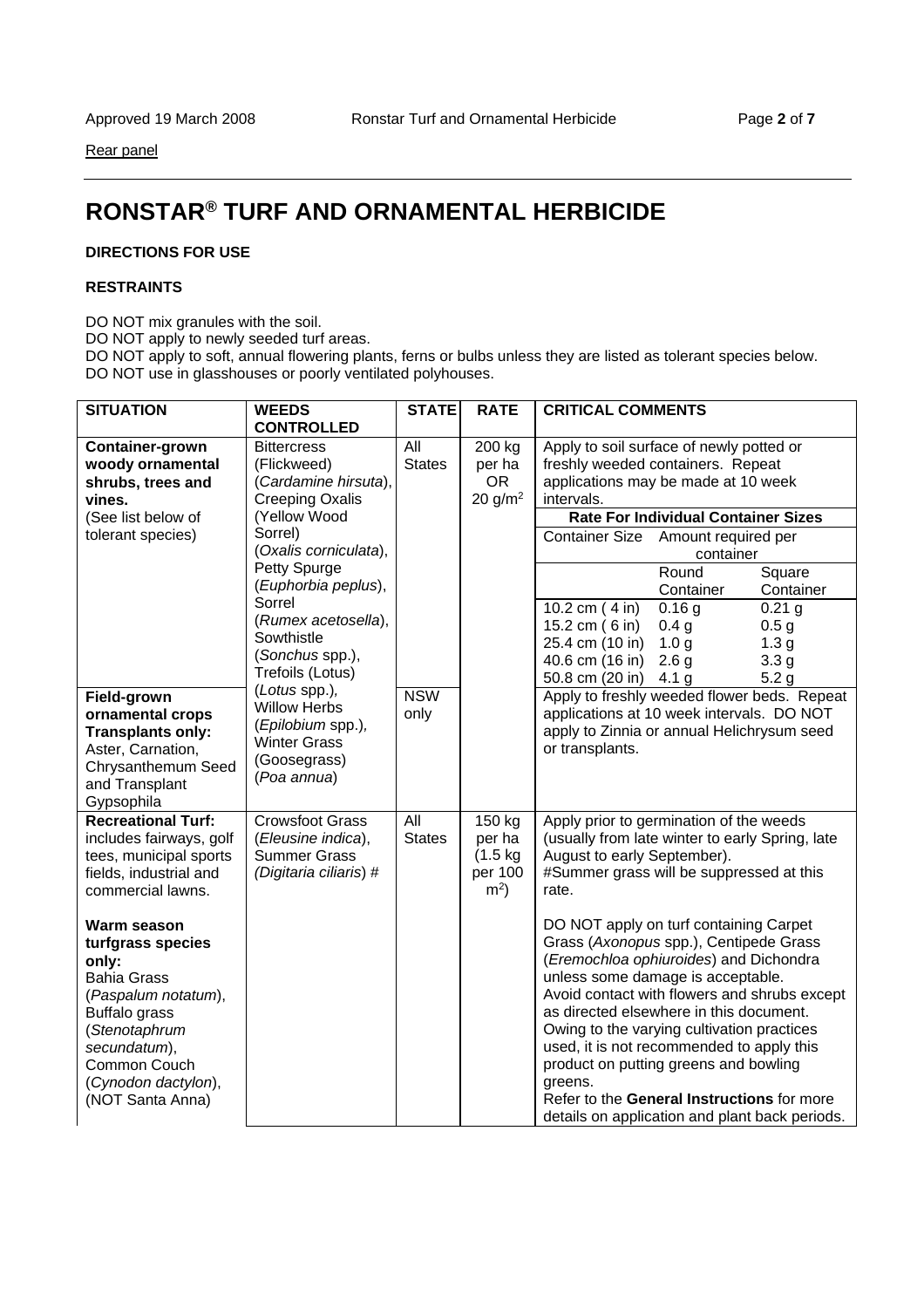Approved 19 March 2008 Ronstar Turf and Ornamental Herbicide Page **3** of **7**

| (Column continued      | Winter grass         | All           | 200 kg             | Apply prior to germination of the weeds        |
|------------------------|----------------------|---------------|--------------------|------------------------------------------------|
| form previous page)    | (Poa annua),         | <b>States</b> | per ha             | (usually from late summer to mid-autumn,       |
|                        | Creeping oxalis      |               | $(2.0 \text{ kg})$ | February to May, and early spring, August to   |
| <b>Hybrid Couch</b>    | Yellow Wood          |               | per                | October).                                      |
| (Cynodon dactylon C.   | Sorrel)              |               | $100m^2$ )         |                                                |
| transvaalensis),       | (Oxalis corniculata) |               |                    | DO NOT apply on turf containing Carpet         |
| Kikuyu (Pennisetum     |                      |               |                    | Grass (Axonopus spp.), Centipede Grass         |
| clandestinium),        |                      |               |                    | (Eremochloa ophiuroides) and Dichondra         |
| Queensland Blue        |                      |               |                    | unless some damage is acceptable.              |
| Couch                  |                      |               |                    | Avoid contact with flowers and shrubs except   |
| (Digitaria didactyla), |                      |               |                    | as directed elsewhere in this document.        |
| Saltwater Couch        |                      |               |                    | Owing to the varying cultivation practices     |
| (Paspalum              |                      |               |                    | used, it is not recommended to apply this      |
| vaginatum),            |                      |               |                    | product on putting greens and bowling          |
| Zoysia (Zoysia         |                      |               |                    | greens.                                        |
| matrella)              |                      |               |                    | Refer to the General Instructions for more     |
|                        |                      |               |                    | details on application and plant back periods. |

**NOT TO BE USED FOR ANY PURPOSE OR IN ANY MANNER CONTRARY TO THIS LABEL UNLESS AUTHORISED UNDER APPROPRIATE LEGISLATION**

#### **GENERAL INSTRUCTIONS**

This product is a pre-emergent herbicide. Control of germinating weed seedlings can be expected for up to 10 weeks after application.

NOTE ON ORNAMENTALS: **Ronstar Turf and Ornamental** has been used on a wide range of ornamental plant species without damage. However, some species and varieties are particularly sensitive to chemical products. As this sensitivity could be related to local conditions, it is advisable to treat only a small number of plants first, in order to determine their reaction to the product, before treating a whole crop.

**Tolerant Nursery Species:** Some of the species of the genera listed below have been shown to tolerate **Ronstar Turf and Ornamental** at a dose rate of 20 g per square metre.

|            | <b>Bauhinia</b>  |            |             |               | <b>Metrosideros</b> |            |
|------------|------------------|------------|-------------|---------------|---------------------|------------|
| Abelia     |                  | Cuphea     | Hakea       | Kunzea        |                     | Ravenala   |
| Acacia     | Boronia          | Cupressus  | Hebe        | Lagerstroemia | Monstera            | Rosa       |
| Acalypha   | <b>Browallia</b> | Dampiera   | Helichrysum | Lantana       | <b>Nerium</b>       | Rosmarinus |
| Agapanthus | Callistemon      | Dodonaea   | perennial)  | Lavandula     | <b>Omolanthus</b>   | Russelia   |
| Agonis     | Callitris        | Eriostemon | Hemiandra   | Leea          | Pandorea            | Schefflera |
| Allamanda  | Camellia         | Escallonia | Hibbertia   | Leptospermum  | Phoenix             | Sollya     |
| Ardisia    | Chamelaucium     | Eucalyptus | Ixora       | Leucodendron  | Photinia            | Viburnum   |
| Araucaria  | Coleonema        | Eutaxia    | Jasminum    | Leucospermum  | Prostanthera        | Weigela    |
| Azalea     | Coprosma         | Gardenia   | Juniperus   | Macrozamia    | Protea              | Westringia |
| Banksia    | Cotoneaster      | Grevillea  | Kennedia    | Melaleuca     |                     |            |

**APPLICATION:** Apply using a properly calibrated granular applicator which will apply the granules in a uniform pattern. Uniform application is essential for satisfactory weed control. Calibrate the applicator prior to use according to the manufacturer's instructions, and check applicator frequently to ensure that the equipment is working properly. After application, ensure granules are washed or brushed off the foliage, particularly the foliage of prostrate and dense ground-cover plants. DO NOT apply granules when foliage is wet.

**Turf:** As above. Ensure that the turf area is free of leaves and other debris, mowing if necessary, so that the granules reach the soil surface. Measure the area to be treated and apply the required amount using a properly calibrated granular applicator as above. Oscillating spout and rotary type fertilizer spreaders are recommended for large areas.

Activity of this product is dependent on moist soil conditions. If rain is not received within 2 days after application, apply thorough sprinkler irrigation to wash granules off the leaves and help distribute the granules on the soil surface.

DO NOT apply granules when the turf foliage is wet.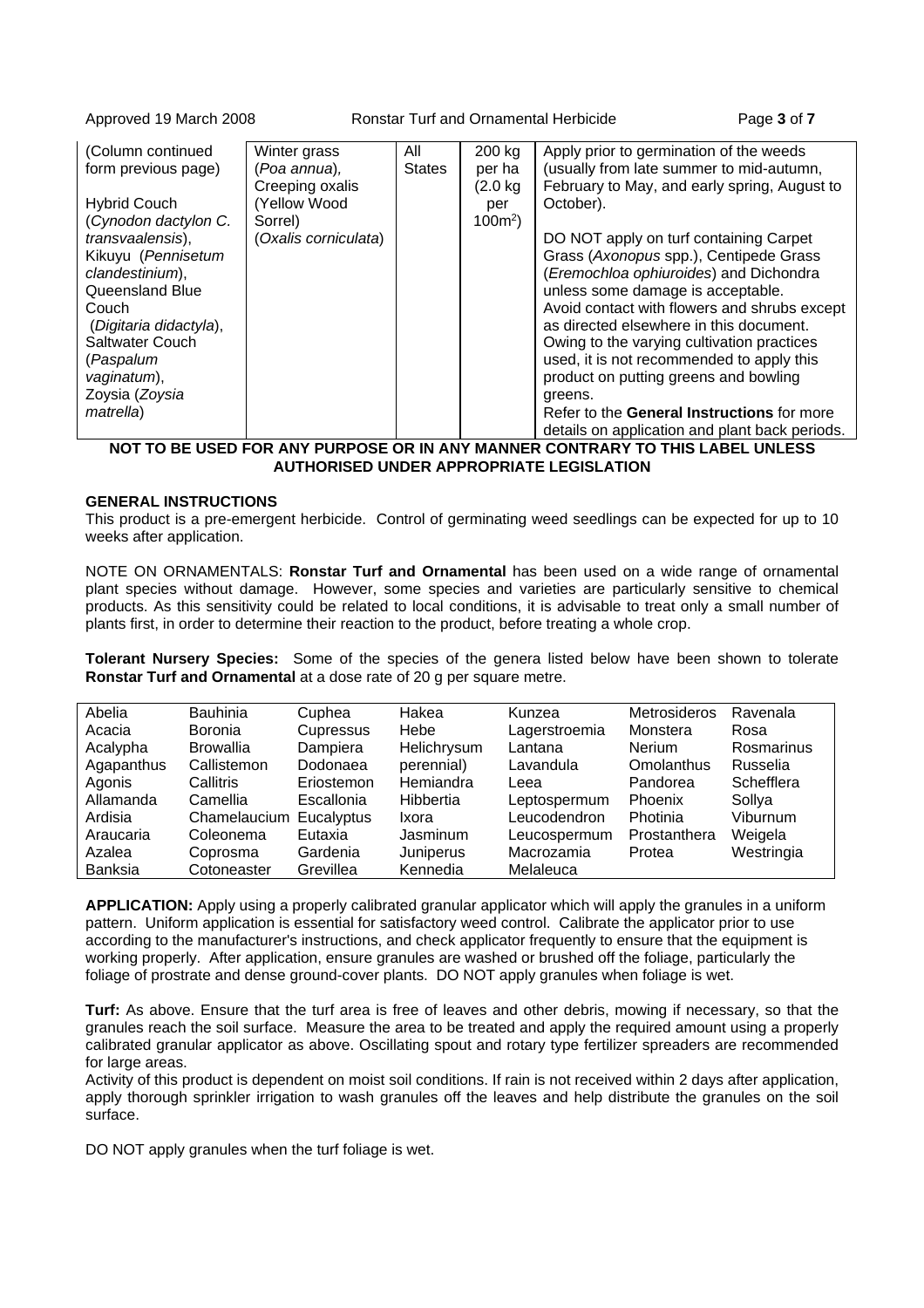If the soil is to be top-dressed with fertilizer, DO NOT apply this product until the top-dressing operation is completed.

#### Plant-Back Periods

Ryegrass: Allow four months after last application to lapse before reseeding. Bentgrass: Allow five months after last application to lapse before reseeding.

**RESISTANT WEEDS WARNING GROUP GETS GROUP GETS GROUP** 

**Ronstar Turf and Ornamental Selective Herbicide** is a member of the Oxidiazole group of herbicides. **Ronstar Turf and Ornamental** has the inhibitors of protoporphyrinogen oxidase mode of action. For weed resistance management, **Ronstar Turf and Ornamental** is a Group G Herbicide. Some naturally occurring weed biotypes resistant to **Ronstar Turf and Ornamental** and other inhibitors of protoporphyrinogen oxidase herbicide may exist through normal genetic variability in any weed population. The resistant individuals can eventually dominate the weed population if these herbicides are used repeatedly. These resistant weeds will not be controlled by **Ronstar Turf and Ornamental** or other inhibitors of protoporphyrinogen oxidase herbicides. Since the occurrence of resistant weeds is difficult to detect prior to use, Bayer CropScience accepts no liability for any losses that may result from the failure of **Ronstar Turf and Ornamental** to control resistant weeds.

#### **PROTECTION OF WILDLIFE, FISH, CRUSTACEANS AND ENVIRONMENT**

Dangerous to fish. DO NOT contaminate streams, rivers or waterways with the chemical or used containers.

#### **STORAGE AND DISPOSAL**

Store in the closed, original container in a dry, cool, well-ventilated area out of direct sunlight. Store in a locked room or place away from children, animals, food, feedstuffs, seed and fertilisers. Shake empty into granule applicator. DO NOT dispose of undiluted chemicals on site. Puncture or shred and bury empty containers in a local authority landfill. If no landfill is available bury the empty containers below 500 mm in a disposal pit specifically marked and set up for this purpose clear of waterways, desirable vegetation and tree roots. Empty containers and product should not be burnt.

#### **SAFETY DIRECTIONS**

Avoid contact with eyes. Do not inhale dust. Wash hands after use.

#### **FIRST AID**

If poisoning occurs contact a doctor or Poisons Information Centre (phone 13 11 26).

#### **SAFETY DATA SHEET**

Additional information is listed in the Safety Data Sheet available from bayeres.com.au.

#### **Exclusion of Liability**

This product must be used strictly as directed, and in accordance with all instructions appearing on the label and in other reference material. So far as it is lawfully able to do so, Bayer CropScience Pty. Ltd. accepts no liability or responsibility for loss or damage arising from failure to follow such directions and instructions.

APVMA Approval No.: 62461/15kg/1107

Ronstar® is a Registered Trademark of the Bayer Group.

Bayer CropScience Pty. Ltd. A.B.N. 87 000 226 022 391-393 Tooronga Rd Hawthorn East, Vic. 3123 Phone: (03) 9248 6888 Fax: (03) 9248 6803 Technical enquiries: 1800 804 479 Website: www.bayeres.com.au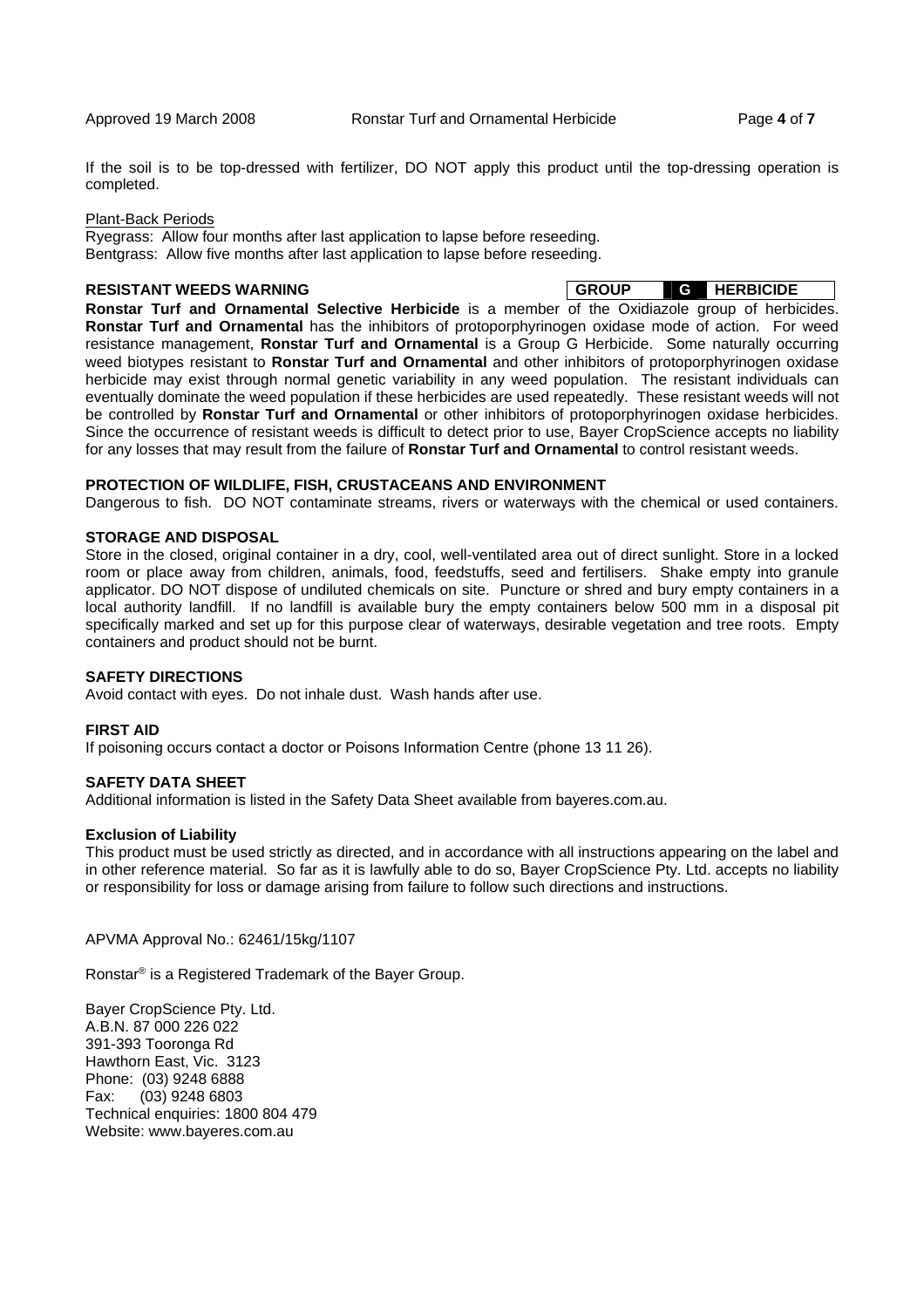For 24 hour specialist advice in an emergency only phone 1800 033 111

Batch Number: DOM: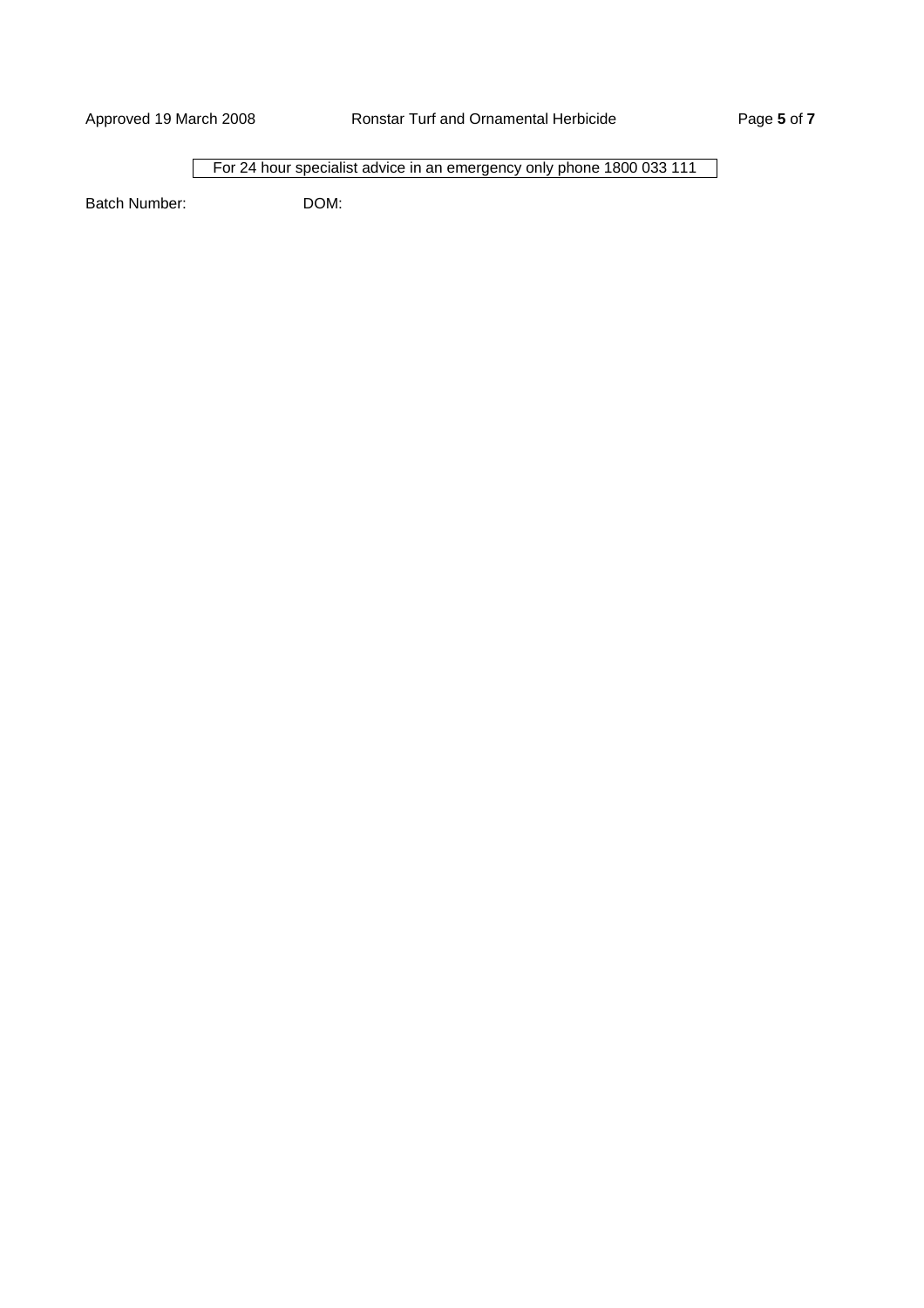Top of inner plastic bag

### **POISON KEEP OUT OF REACH OF CHILDREN READ SAFETY DIRECTIONS BEFORE OPENING OR USING**



# **TURF AND ORNAMENTAL HERBICIDE**

**ACTIVE CONSTITUENT: 20 g/kg OXADIAZON** 

# **GROUP G HERBICIDE**

**15 kg NET** For the control of certain weeds in Woody Ornamental Shrubs and Trees in nurseries or in Turf as specified in the Directions for Use table.

> **The bag must not be sold separately. Do not destroy box while product still remains. Before using product, read directions on outer pack. Sale of this bag, except in outer pack, is illegal.**

**STORAGE AND DISPOSAL**: Store in the closed, original container in a dry, cool, well-ventilated area out of direct sunlight. Store in a locked room or place away from children, animals, food, feedstuffs, seed and fertilisers. Shake empty into granule applicator. DO NOT dispose of undiluted chemicals on site. Puncture or shred and bury empty containers in a local authority landfill. If no landfill is available bury the empty containers below 500 mm in a disposal pit specifically marked and set up for this purpose clear of waterways, desirable vegetation and tree roots. Empty containers and product should not be burnt.

**SAFETY DIRECTIONS**: Avoid contact with eyes. Do not inhale dust. Wash hands after use.

**FIRST AID:** If poisoning occurs contact a doctor or Poisons Information Centre (phone 13 11 26).

**SAFETY DATA SHEET:** Additional information is listed in the Safety Data Sheet available from bayeres.com.au.

APVMA Approval No.: 62461/15kg/1107

Ronstar® is a Registered Trademark of the Bayer Group.